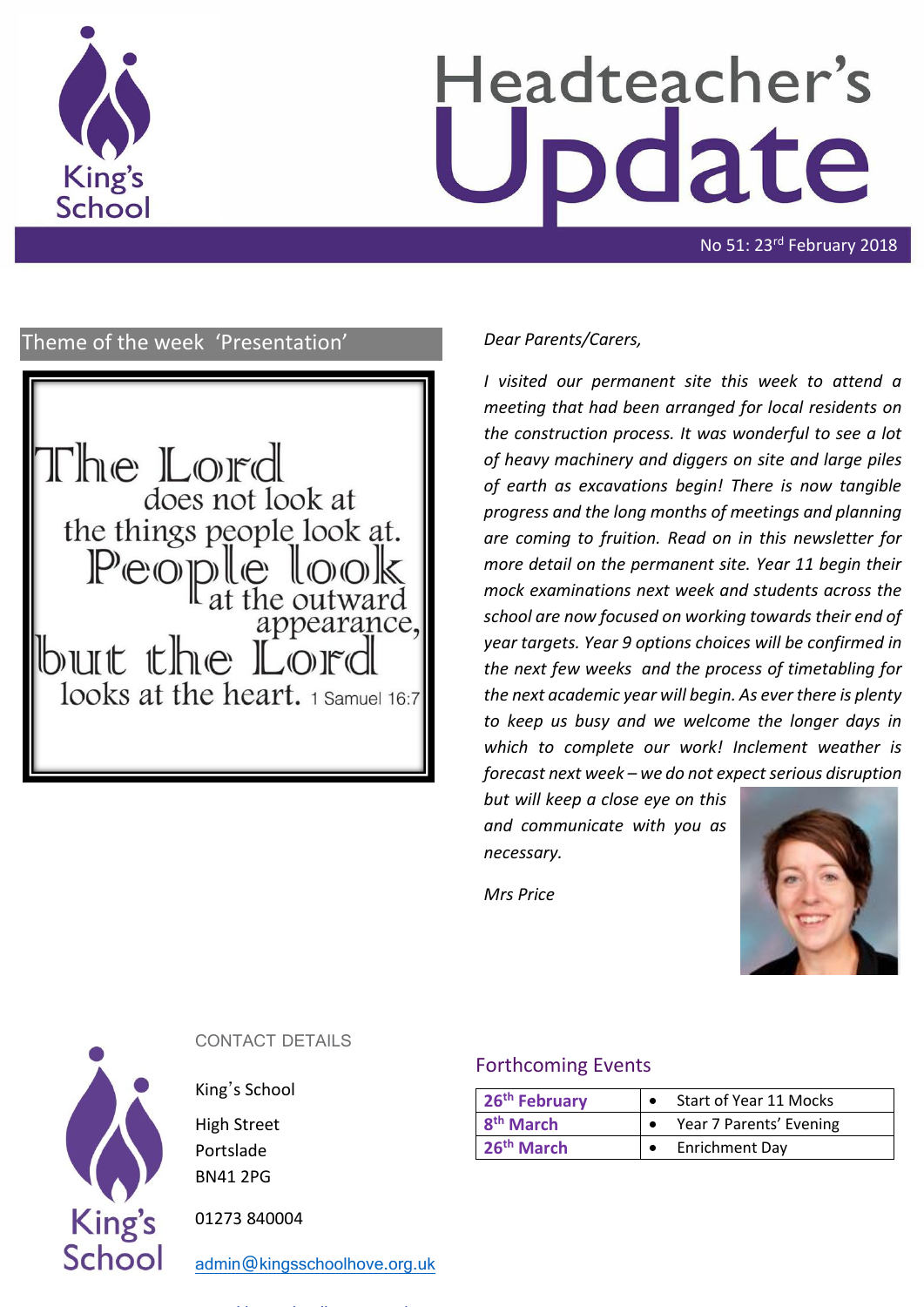#### **King's School**

#### Year 7 Parents' Evening

Please note that Year 7 Parents' Evening is on Thursday 8<sup>th</sup> March, 4:30-7:30pm. The online appointment booking system for the evening will open shortly and instructions will be sent to all Year 7 parents on using this system. Parents' evening appointments are 5 minutes long and can be booked with each teacher your child has. Some staff teach the whole year group and so will not be able to see all parents but will always be happy to give feedback on the phone or via email if you are unable to get an appointment. Appointments are given on a first-come, first-served basis. A member of the Senior Leadership Team is always available to parents during parents' evening s for any more general queries you may have.

#### Nut Free Site

Please can all parents/carers note that King's is a nutfree site. We have students and staff with allergies that can lead to anaphylaxis and we need to do our utmost to ensure they are not put in unnecessary danger. Unfortunately we have had to remind students about this policy after finding wrappers for nut products left in the lunch hall. Please can you carefully check all products before giving them to students to bring to school and speak with your son/daughter about the importance of maintaining a site that is safe for all students.

#### Permanent Site

The build for our permanent site in underway and practical completion for King's is still scheduled for 5th August 2019. There are plenty of diggers on site now, a perimeter fence has been erected and Kier are establishing their site offices. The ASC unit for West Blatchington Primary School has been relocated to enable their existing accommodation to be demolished. The primary school reports that the first phase of works has gone well and that their students are enjoying seeing the progress on site every day. Kier will be publishing a newsletter each month to update all interested parties on progress on the site and we will ensure your receive these. Mrs Price is meeting with Brighton and Hove Buses next week to start discussions on how bus services will be provided for the new site to enable students to access the school efficiently and safely. We will keep you updated on these talks.



#### Examinations Invigilators

We are looking to grow our excellent team of exam invigilators for the summer exams. If you are interested, please see the job advert on the vacancies page of our website and apply by 9<sup>th</sup> March 2018. We would love to have more parents/carers involved in this challenging but exciting period of our students' education.

#### Year 11 Mocks

On Monday 26<sup>th</sup> February, Year 11 will begin two weeks of mock examinations, the majority of which taking place at Portslade Baptist Church. You can find the examination timetable on the News section of the website as well as a copy of our Student Examination Handbook distributed in November. Students are reminded that stationery must be in a clear pencil case without any wording, water bottles must be transparent and mobile phones, smart watches and other electronic devices must not enter the exam hall. Furthermore, writing or pictures on students' skin or clothes may be viewed as malpractice and can result in disqualification. Students need to be on time to school and contact [exams@kingsschoolhove.org.uk](mailto:exams@kingsschoolhove.org.uk) as soon as possible if there is going to be a known absence for college or medical appointments.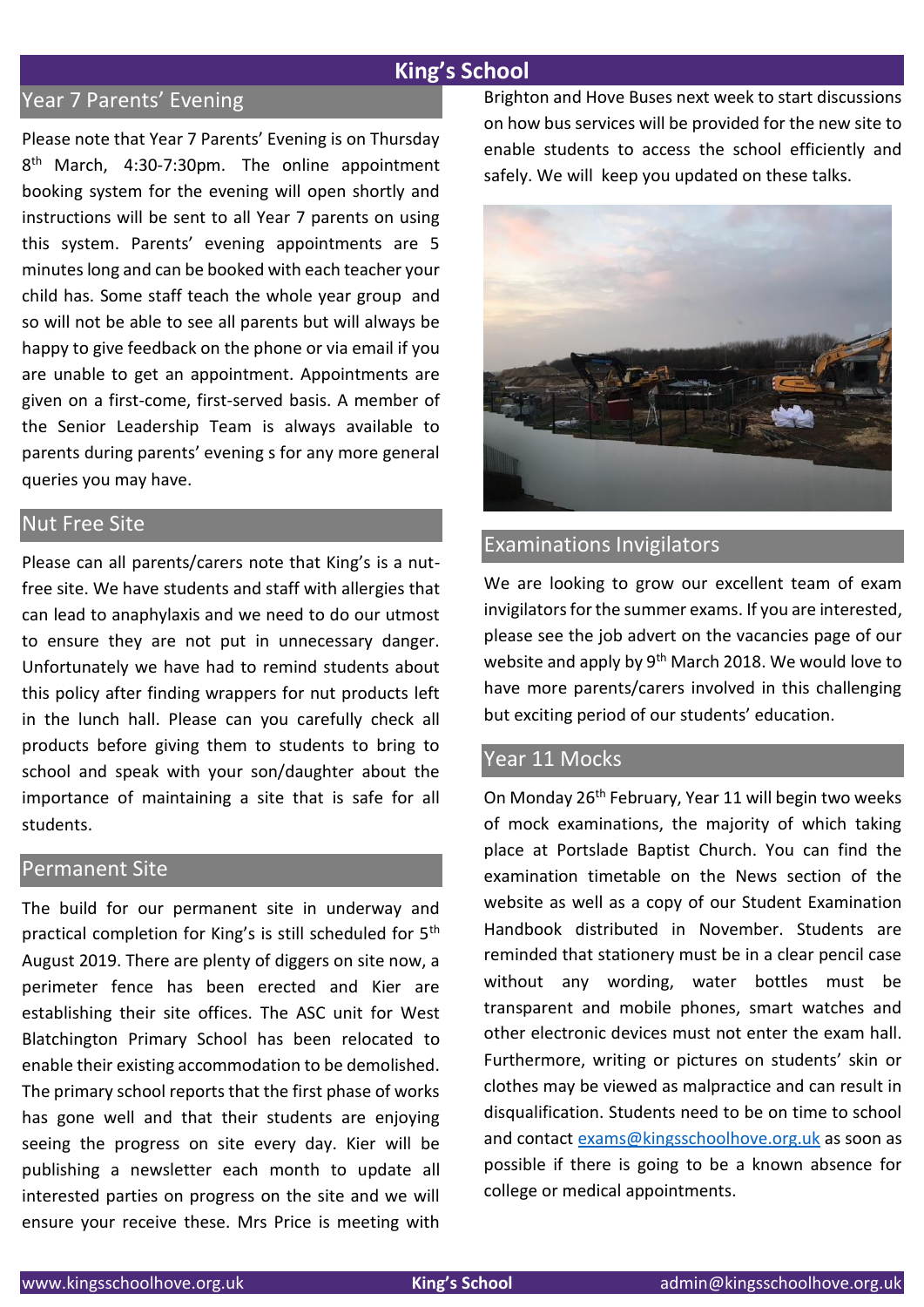#### **King's School**

### Student of the Week

Student of the Week this week is Sonny in Year 10. He has reflected our school values of Love and Respect by demonstrating a caring, mature and supportive attitude towards his peers. Well done Sonny.



#### Parent Prayer

Thank you for your prayers for a restful half term. Our Year 11 students are embarking on their second round of mock exams this week. Be praying for a focused and calm atmosphere. Particularly pray for those who struggle with nerves, that they would be able to do their best.

It is very exciting to see the work taking place on our new site, as mounds of earth are being removed. Give thanks that the work is underway and pray for our developing relationships with local residents and West Blatchington Primary School.

#### U16 and U14 Badminton Sussex Schools

Before half term, our U14 boys and girls, plus U16 boys, represented Brighton and Hove at the Sussex School Games in Burgess Hill. The standard of the competition was extremely high, with lots of county ranked players involved. The U14 girls didn't get through their group stage, however made big improvements in both their skills and tactical knowledge as the tournament went on. The U14 boys were in the toughest group, where they narrowly lost each of their 3 matches 3-2, with lots of games being lost around the 21-19 mark. However, within each match their were wins for Max, Ellis and Judah and Elliot playing doubles. The U16 boys won one of their group games against St Wilfreids 4-1, with Olly and Ellis and Alfie winning their matches. In the other matches, Ben won a couple of his singles matches and all four boys won some of their doubles matches. Overall, each team really improved as the day went on and enjoyed the experience of playing badminton against some of the best players in the county, representing King's with great pride.



#### Year 7 Boys Rugby vs PACA & Varndean

Our year 7 boys team have played their first two games of rugby against PACA and Varndean. Each game was played in a more developmental style, with lots of players from both sides playing rugby for the first time. There were lots of tries scored from Sam, Brandon and Henry, plus lots of good tackles from Preston, Tom, Leon and Max. Archie, Luca, Arthur and Cameron provided speed and intelligent passing down the line, putting Sam into space to run past the defence several times. It has been great to watch the team improve and develop over the last 2 games and excited for the coming matches this term.



#### Website Focus

Please note that term dates for the current academic year and the forthcoming academic year are always available on our website if you would like to consult them when booking holidays etc. You can find term dates here:

<https://www.kingsschoolhove.org.uk/termdates.php>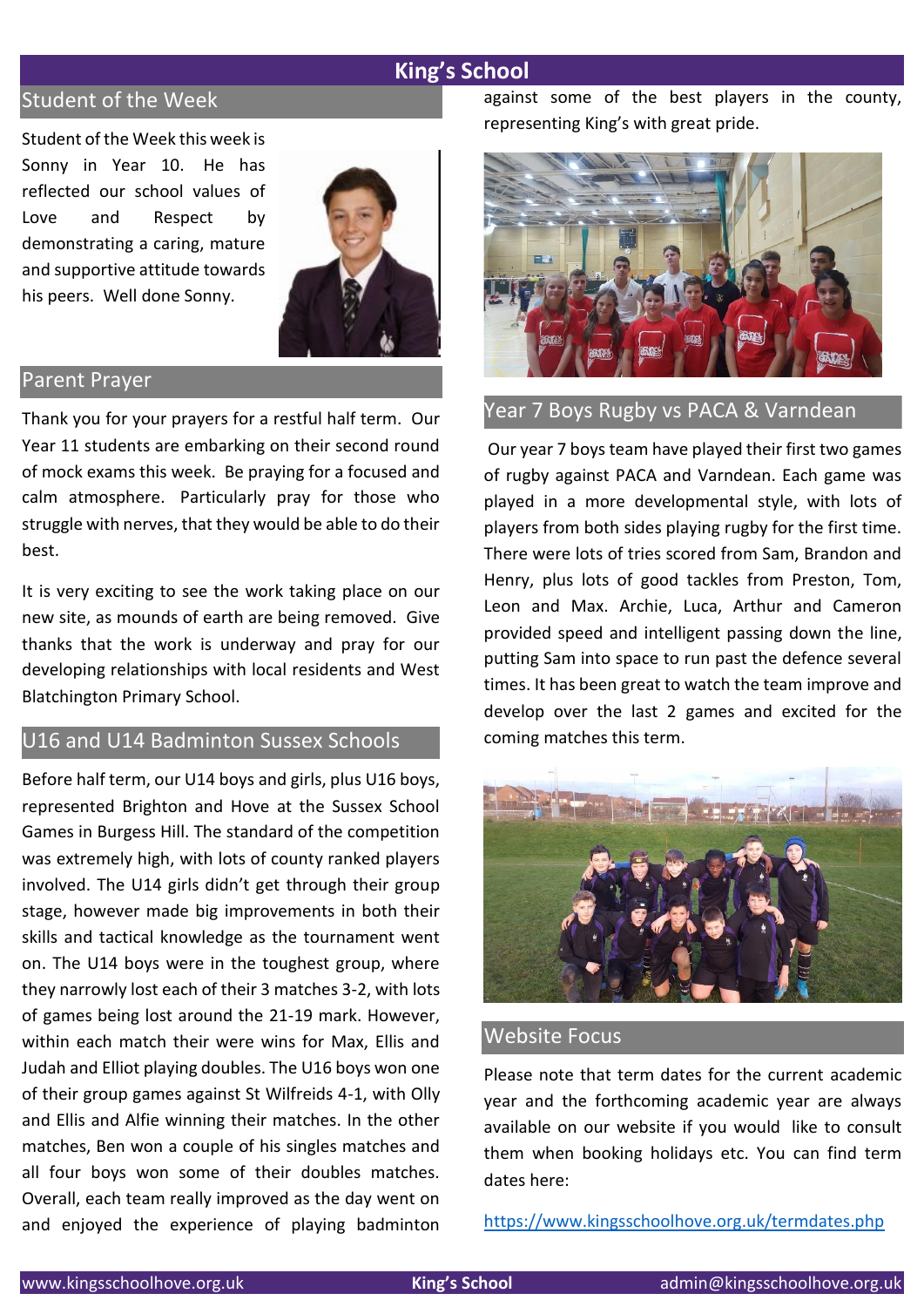#### **King's School**

#### Gideons' Assembly

On Monday Year 7 had a guest speaker for their assembly. The following article is a report from students in 7P.

Firstly, the man called James was walking about many bibles and what country they came from and who believed in them. One of the bibles was from Asia and one of the others was from Canada. At the end of the assembly he gave us each a copy of the New Testament and Psalms; he said to take real care of it because it is holy and their wish is that everyone in the whole world could have access to one.

Thanks to the Gideons for taking the time to come in and visit us here at King's!

#### Year 11 Boys Football vs. Hove Park

The year 11 boys football team played their last competitive league/cup games for King's as they lost 3- 0 to Hove Park in the semi-finals of the league cup. This team from Hove Park regularly finish in the latter round of the national cup and have several representative players, meaning the task was never going to be easy. King's made a good start to the game and were able to soak up a lot of pressure from Hove Park and still make some counter attacks. However, as the half went on the pressure told and King's conceded 2 goals in quick succession. King's fought back and were starting to pass the ball better out of defence and into attack, however Hove Park won a penalty just before half time to make the score 3-0. King's came out far more positive in the second half, winning more 50-50 challenges and putting Hove Park under pressure. Isaac beat 2 players on the left hand side and freed up space to shoot low to the left, beating the keeper but hitting the post to deny a goal. A corner from Zak gave Ben a great heading opportunity but when agonisingly wide. King's limited Hove Park to only a couple of chances in the second half, with Dylan making fantastic saves as our stand in goalkeeper. The work rate of Zak, Olly and Alex in midfield kept King's moving forward and the solid defence of Ben, Ellis, Hugo and Jonny kept Hove Park at bay extremely well. Alfie and Joe linked up well with Isaac up front, and the quality of football was significantly better in the second half as the midfield got closer to the forwards. Overall, it has been a pleasure to watch this year group grow and develop and improve since starting with them in year 7. This team played a friendly against Hove Park 'B' team 5 years ago and lost 8-1, now they are competing against one of the best teams in the country in their age group and they should be proud of how much improvement they have made in 5 years.



#### Robin Hood

On February  $12<sup>th</sup>$  a handful of King's students went to see ROBIN HOOD at The Old Market in Hove, including me. I enjoyed it a lot because the space was small but they used it really well and most of the people did really well playing two characters – it was funny. Overall I thought it was a really good performance.

#### *Daisy, Year 7*

We took a Merry Band of 18 KS3 students, including some Drama clubbers, to see ROBIN HOOD and what a half term treat it was. The cast were a perfect ensemble, combining movement, multi-roling, music and song to retell the funny but ultimately tragic story of ROBIN HOOD. We were so pleased we got to see this as Callum McIntyre from New Mutiny Theatre Company had worked with our Drama Club students back in November. The students behaved impeccably and I can't wait for our next trip… **Matilda** in the West End perhaps ?!

Mrs Grosvenor, Head of Arts